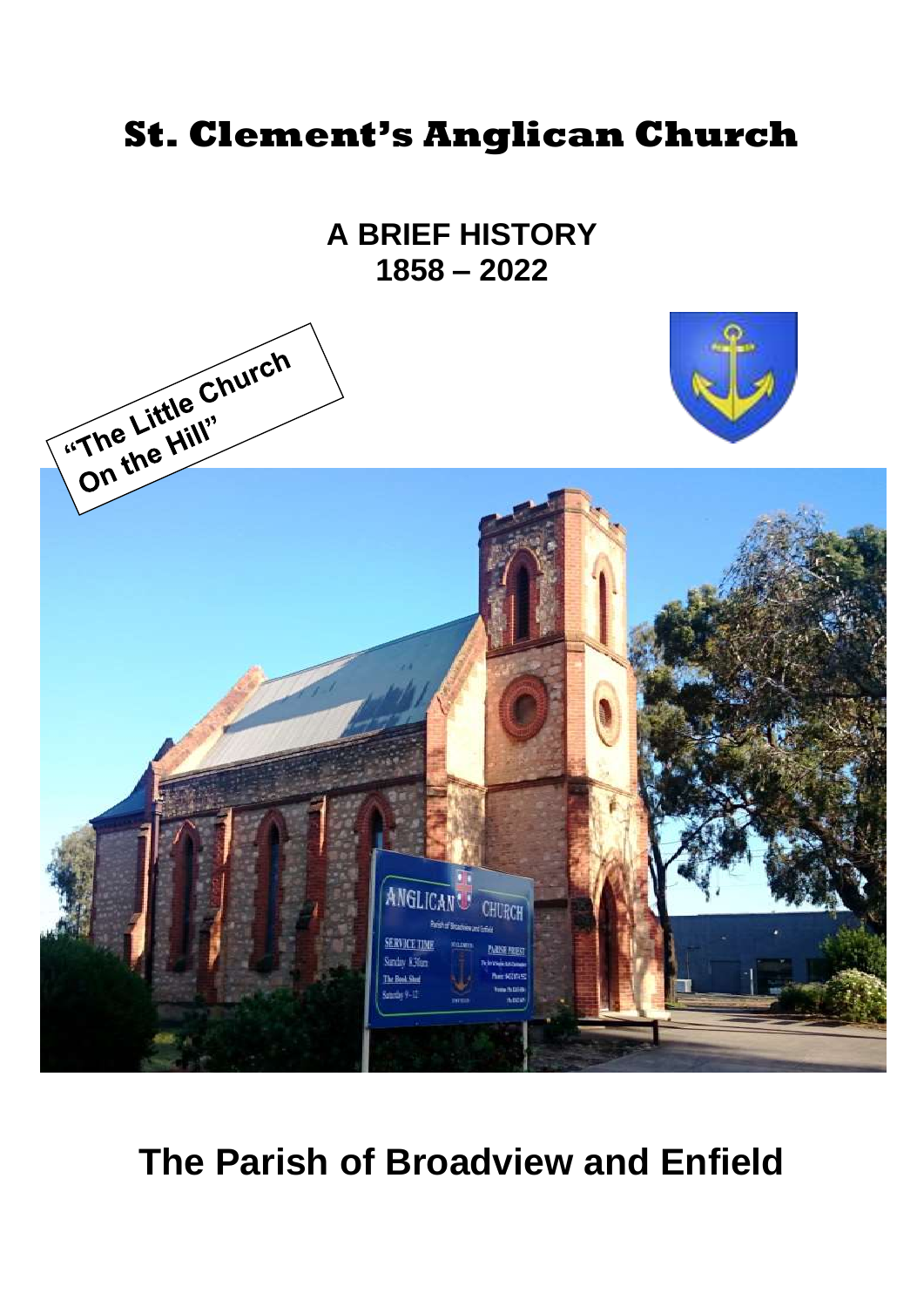

**Photo first appeared in the Year Book of the Adelaide Synod 1874**

- **1. A History of the Anglican Parish Church of St Clements 1858-1980** Compiled by: RT Harris (1980)
- 2. Revised 1<sup>st</sup> Edition **St Clement's Anglican Church A Brief History 1858-2014** Typed by: Margaret Parfitt (2014)
- 3. Revised 2<sup>nd</sup> Edition **St Clement's Anglican Church A Brief History 1858-2022** Re-typed by: Angie Goddard (2022)





Original painting by Barbara Semple Original sketch by Jonathan Hogarth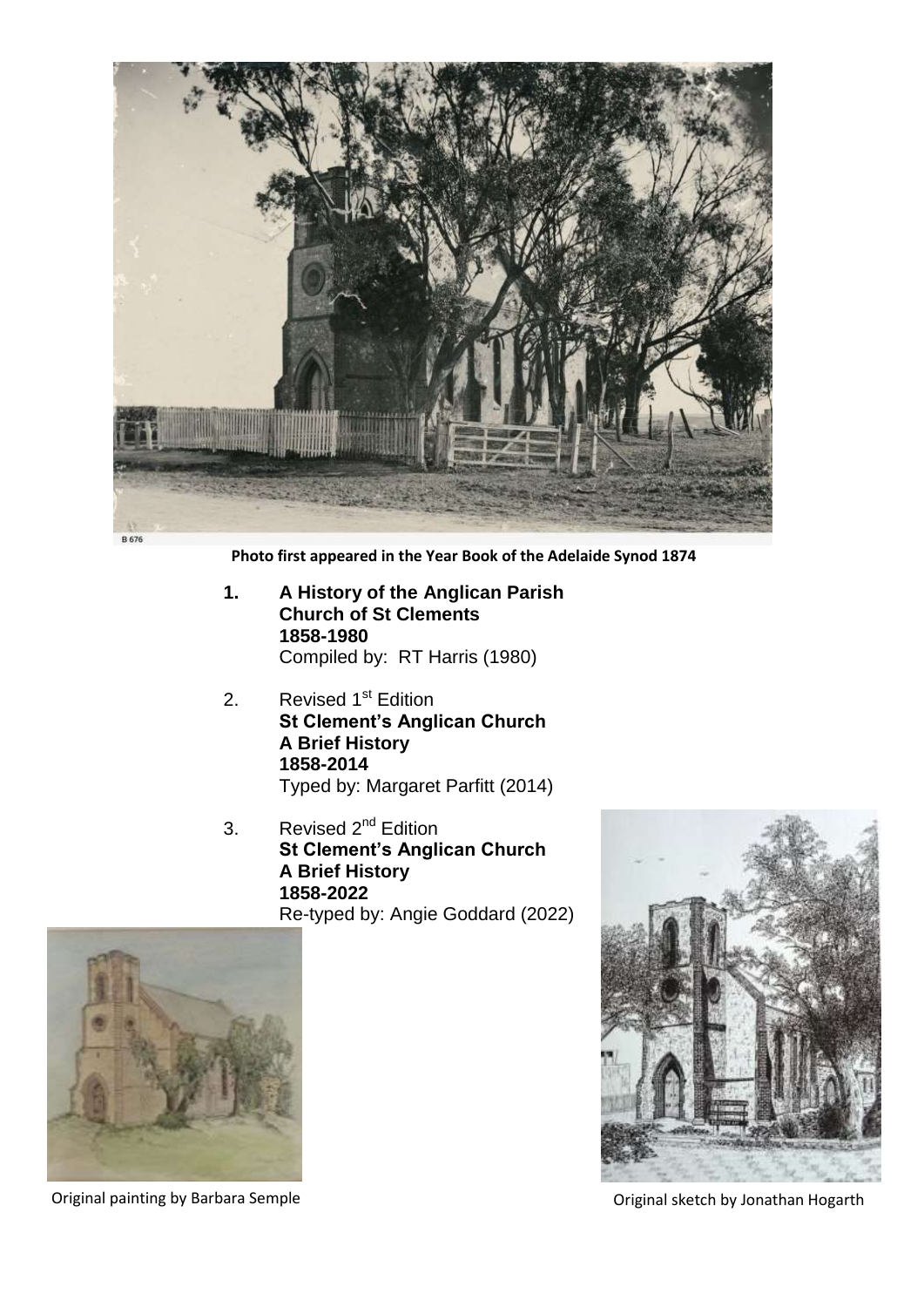The Parish Church of St. Clement's – Enfield, South Australia, derives its name from the Third Bishop of Rome – Clement (88-97 AD).

Clement wrote a letter to the Christians in Corinth to settle a controversy among them. While its tone was one of charity rather than authority, this letter showed that the Bishop of Rome considered himself empowered to intervene in the affairs of another community; and the fact that his letter was soon regarded as having almost canonical status evidence of the Roman Bishop's prestige throughout the whole Christendom.

Clement, who was regarded as the oldest of the Apostolic Fathers, was exiled to Siberia where he ministered to the needs of the exiled Christians. However, eventually he was sentenced to death, and was tied to an anchor and lowered into the sea to his death.

The Anglican Church at Enfield, South Australia, known as St. Clement's Church has its Patronal festival within the octave of St. Clement's Day, November 23<sup>rd</sup>, each year, and the sign of the anchor is shown on the front of the altar, together with two fish, which represent the sea into which Clement was cast to his death. This was carved by Mr. Kennion Brindal and presented to the church.



# *AMALGAMATIONS:*

**In 1987, Northfield parish (formerly known as Church of St Francis of Assisi) was amalgamated with St Clements on the 1 st March, 1987.**

**In 2005, St. Clement's Church, Enfield became a co-operating parish with St. Philip's Church, Broadview and together was known as "The Co-operating Parishes of Broadview and Enfield.**

**In January 2009 the parishes amalgamated and we are now "The Parish of Broadview and Enfield".**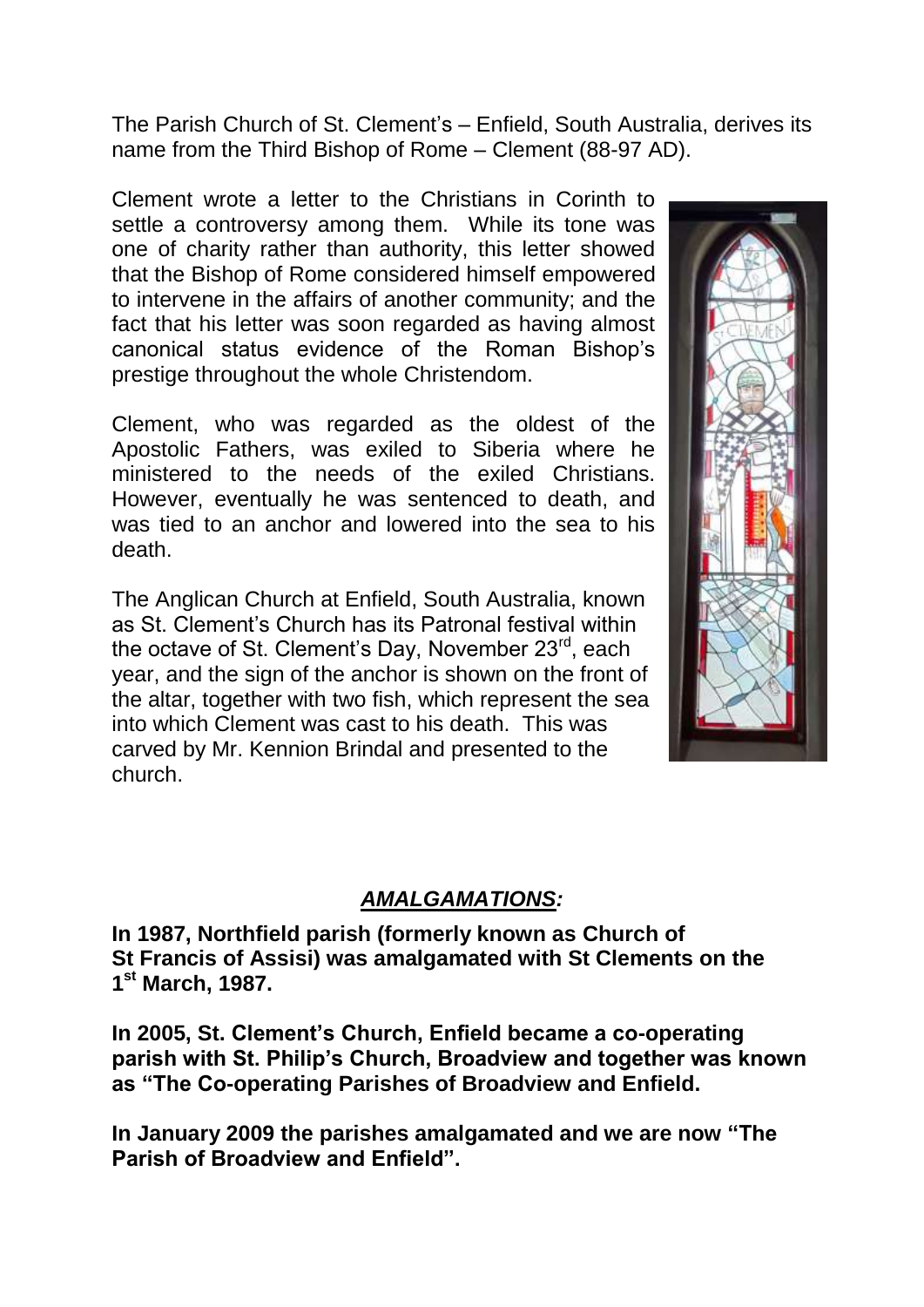# **CHURCH CHRONOLOGY**

# **The Foundation Stone was laid on the 27th July, 1858 and on the 24th November 1867 the Church was opened for worship.**

In 1880 a shed was erected at the back of the Church and served as a Vestry for many years.

1882 the Vestry decided that the Church should be restored and enlarged and a new Chancel was built at a cost of four hundred pounds (\$800).

1901 saw the stone Vestry built to take the place of the shed which had been erected some twenty years earlier.

1918 the Church had a thorough renovation and some sixty pounds (\$120) was spent. Electricity was also installed.

1968 - Fifty years on and urgent repairs was needed to maintain the old building.

On 26<sup>th</sup> November 1969 a Special Vestry Meeting was held to decide the future of the Church building – either restore or rebuild. Advice was sought from an independent architect, a builder experienced in church restoration work and an architect from the National Trust. All three gentlemen suggested that restoration could be carried out and so preserve the old, which had become known local as the "Little Church on the Hill", and was for many years to come.

The cost of this project was estimated to be about \$10,000. It was not until late 1970 that the work actually commenced and continued for almost six years.

Today we are still worshipping in this old church and we are proud to be part of this wonderful and beautiful house of the Lord.

For many years the City Emblem of the City of Enfield depicted St. Clement's Church in the top right hand corner. (See back page)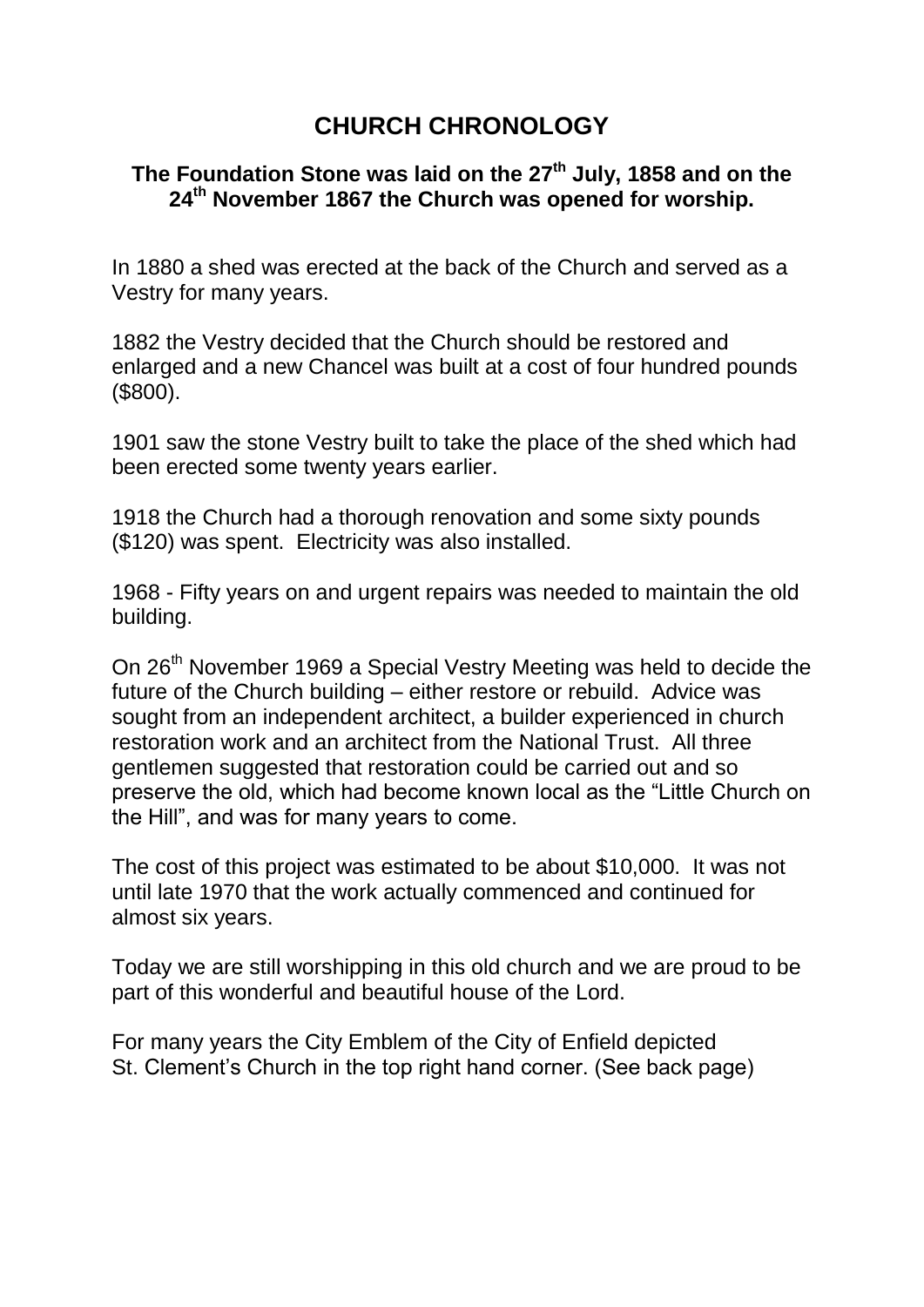# **WELCOME TO OUR CHURCH**

As we step into the front porch of our church, we see on the right, a brass plaque to the memory of the Reverend Frank Mayger, who was Rector of St. Clement's from 1967-1979 and worked very hard to organise and supervise the major restoration work carried out at that time.

The painting of the Church was done by Marjorie Newton in 1970 and the sketch (also on second page) was done by Jonathan Hogarth in 2009. Currently these are replaced by two early photographs of the church.

# **We then enter the Church itself:**

#### **The Windows:**

Either side of the Nave we have stained glass windows – these were given by Mrs. Agnes Baker 'in memory of her late husband, Les, and for all those who have no memorial'. (23-3-89)

The first one on your left depicts **St. Luke**, as a caring and experienced old physician with a mother and child. The next one shows a happy **St. Francis**, surrounded by animals and the third one behind the Choir Pews is of **St. Clement**, our Patron Saint, as an early Pope with the letter he wrote to Corinth.

On the other side, the first window shows **Martha**, who like St. Luke, is in a serving role – ladling food into a bowl for three waiting children. Next is **St. George**, dressed as an early Crusader, having conquered the 'Dragon', with the maiden in the background. (At the request of Mrs. Baker, the face of St. George is of her husband.)

#### **The Sanctuary Windows:** (See last page)

Were a gift to St, Clement's in memory of Mrs Joan Mary Brindal. (2-9-90)

On the left is the Crucifixion with nails through the wrist (as requested by the donor). In traditional pose are Mary and John at the foot of the Cross but in everyday attire.

The central group of three windows is inspired by the Emmaus Story, where the Resurrected Christ is in the act of breaking Bread in the ordinary home where he accepted hospitality. All three Christ figures are in plain 'T' shirts. The mother and two children are Joan Brindal's grand-daughters

On the right the Holy Ghost descends upon the apostles.

Cedar Prest designed and created all the stain glass windows.

#### **The Wall Hanging:**

'The Mantle on the Wall', behind the Priest's Prayer Desk, reminds us that Jesus embraces us with his love and helps us to be like the wise man who built his house on rock. This was given to the congregation by Rev'd Ian Young.

#### **Framed Banner of St. Clement's Mothers' Union:**

The banner was used from 1859-2011. With an aging congregation in 2011 the number of members had declined so much that it was not viable for the ladies to continue. It was decided to have the banner framed to preserve it.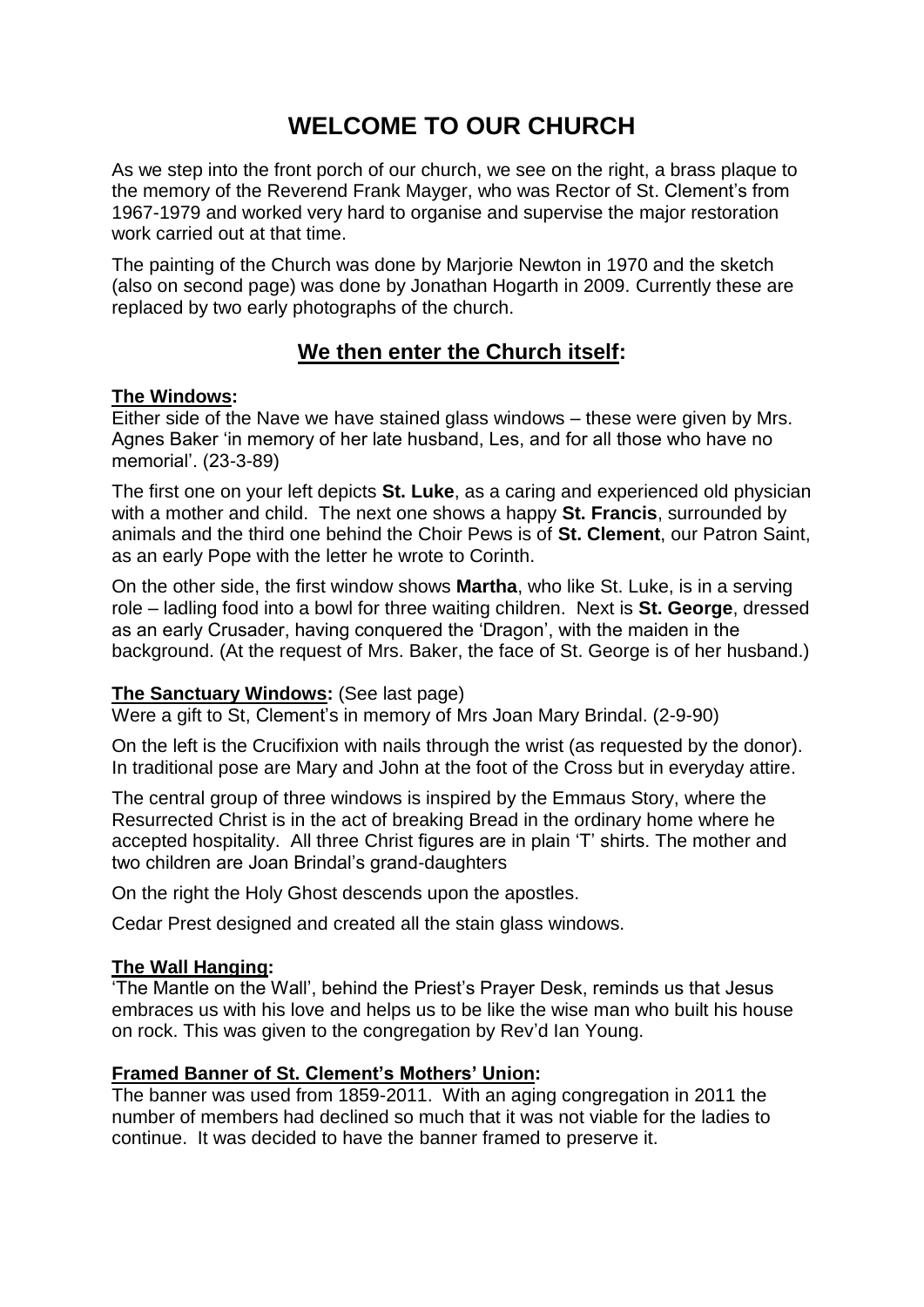# **FURNITURE, FITTINGS AND ORNAMENTS:**

# **CHURCH:**

#### **Statue of St. Francis of Assisi**:

*Directly behind the organ, was presented to the Church of St. Francis of Assisi by Mrs. Vida Wintle in memory of her late husband and transferred to St. Clement's when the Northfield Parish was amalgamated with St. Clements on 1st March, 1987.*

#### **Prayer Desk and Lectern**:

*Made and presented by Mr. H.J.R. Edwards (18 May, 1884)*

#### **Ornamental Front Plate of the Altar:**

*Made with refurbished and presented by Mr. K. Brindal (1997)*

**Font**: *Presented by Mr. W.H. Brooks (1873)*

#### **Font Cover**:

*Presented by Miss Bentham in memory of Hubert Bury (1899)*

#### **Fontal Ewer (Jug)**:

*Made by Mr. A.E. Robinson from material donated by members of the Parish in memory of Hubert Bury (1920)*

### **Eucharistic Lights, Vesper Lights and Litany Desk**:

*Presented by the Reverend L.P. Crawfurd (1899)*

#### **Altar Cross**:

*Presented by the Sunday School Scholars (1907)*

#### **Missal Stand**:

*A gift from the Parish in memory of Lieut. Earnest Nutting who gave his life in the Great War at Grant Court, France, 18th November 1916 (1916)*

#### **Crucifix – a Brass Figure on a Blackwood Cross**:

*From St. Catherine's, London – presented by Mr. A.E. Robinson (1917)*

#### **Brass Alms Plate**:

*Given by the Guild of the Holy Childhood (Easter 1919)*

#### **Sanctuary Lamp**:

*Presented by the Reverend C.W. Woolley (1940)*

#### **Processional Cross**:

*In memory of E.C. & A.E. Lewitzka – made and presented by their grandson Mr. E.C. Robinson (1957)*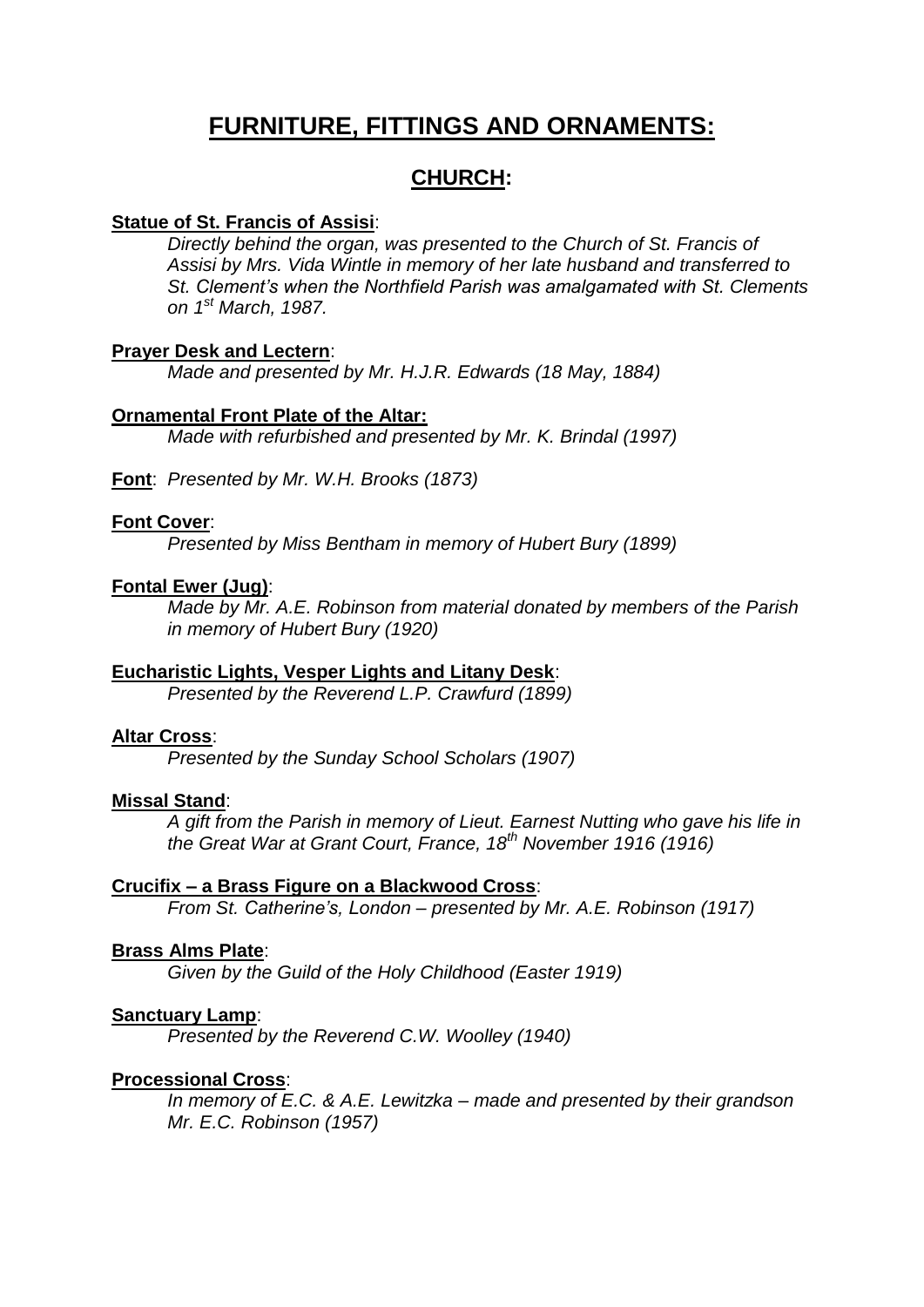#### **Three Pedestal Flower Stands**:

*Made and presented by Mr. K. Brindal (1978)*

#### **Three Hassocks**:

*Worked and presented by ladies of the Parish (1978)*

#### **Organ:**

*'Eminent Omegon' – a Thank Offering from the parishioners for 64 years of Service by Mr. Sydney A. Robinson as Organist at St. Clement's (July 1983)*

#### **Amplifier (Realistic) and Microphone Stand:**

*Donated by the Church of St. Francis of Assisi, Northfield. A Diversity Wireless Tune has recently added.*

#### **Microphone**:

*Donated by Mr. R. Harris. A second microphone and a personal unit have also been added.*

#### **Kneelers:**

*Tapestry Covers worked and given by the ladies of the parish (1978)*

#### **Wall to Wall Carpet**:

*Presented by the Ladies' Guild (1977)*

#### **Bishop's Chair:**

*Given by St. Ninian's Church in memory of Charles Cane (1977)*

#### **Priest's Prayer Desk**:

*Also given by St. Ninian's Church in memory of Marie Jane Cane (1977)*

#### **Warden's Staves:**

*Presented by Messrs. J. Harley and S. Hartshorn (1979)*

#### **Warden's Staves Bases:**

*Made and given by Mr. K. Brindal (1979)*

#### **Baptismal Candle Stick:**

*In memory of Mr. Len Lammas – presented by the Lamas Family (1979)*

#### **Aumbry:**

*Presented by Mrs. Joan Thorogood in memory of her late husband, Mr. Roy Thorogood (1983)*

#### **Votive Candle Cabinet:**

*In memory of Dorothy May Stanier – presented by her family (2012)*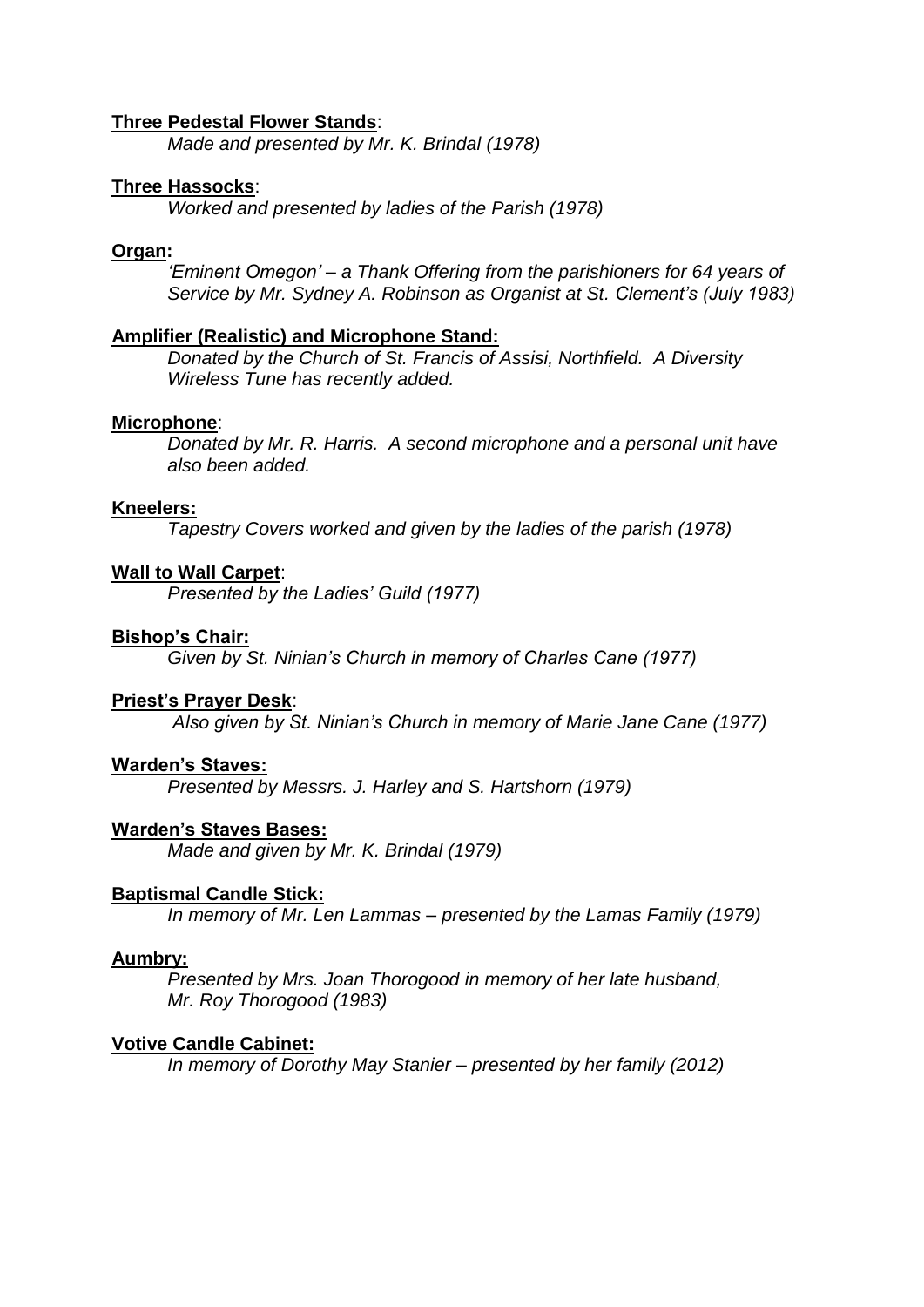### **VESTRY:**

#### **Fireproof Document Steel Cabinet (Chubb):**

*Given by Mrs. Ada Robinson with the additional donations from parishioners (1985)*

#### **Burglar proof safe:**

*Presented by Mr & Mrs R.T. Harris (1968) Replaced (2001)*

**Vestment Drawers, Cupboards, Sink and Benches:** *Presented by the Ladies' Guild (1970)*

# **Chair (green office type armchair):**

*To the memory of Mrs. Vera Goldsworthy (1965)*

#### **Floor Covering:**

*Presented by the Ladies' Guild (1977)*

# **UTENSILS:**

#### **Small Silver Chalice, Paten, Bread Box and Tray:**

*Presented by St. Ninian's Church (1977) – Tray in memory of Alfred L. Hincks 1949.*

### **Silver Tray (for Communal Elements):**

*In memory of Mr. Len Lammas (1977)*

#### **Ceremonial Trowel:**

*Presented to Mr. Sydney Robinson who laid the Foundation Stone of the Parish Centre 29/11/64 and then passed it on to St. Clement's (1989)*

#### **Silver Ciborium:**

*In memory of John Leslie Stanier (1996)*

### **Home Communion Set:**

*In memory of Mr. Richard James Parfitt (2006)*

#### **Lectern Bible:**

*In memory of Christopher and Alan Buxton and Jayne Stefanovic (2008)*

#### **Cruet Set on Gold Plated Tray:**

*In memory of Allen Andrew McDonald (2011) and Audrey Jean Mavis Bernice McDonald (2013) bought from a donation from their family given to St. Clement's.*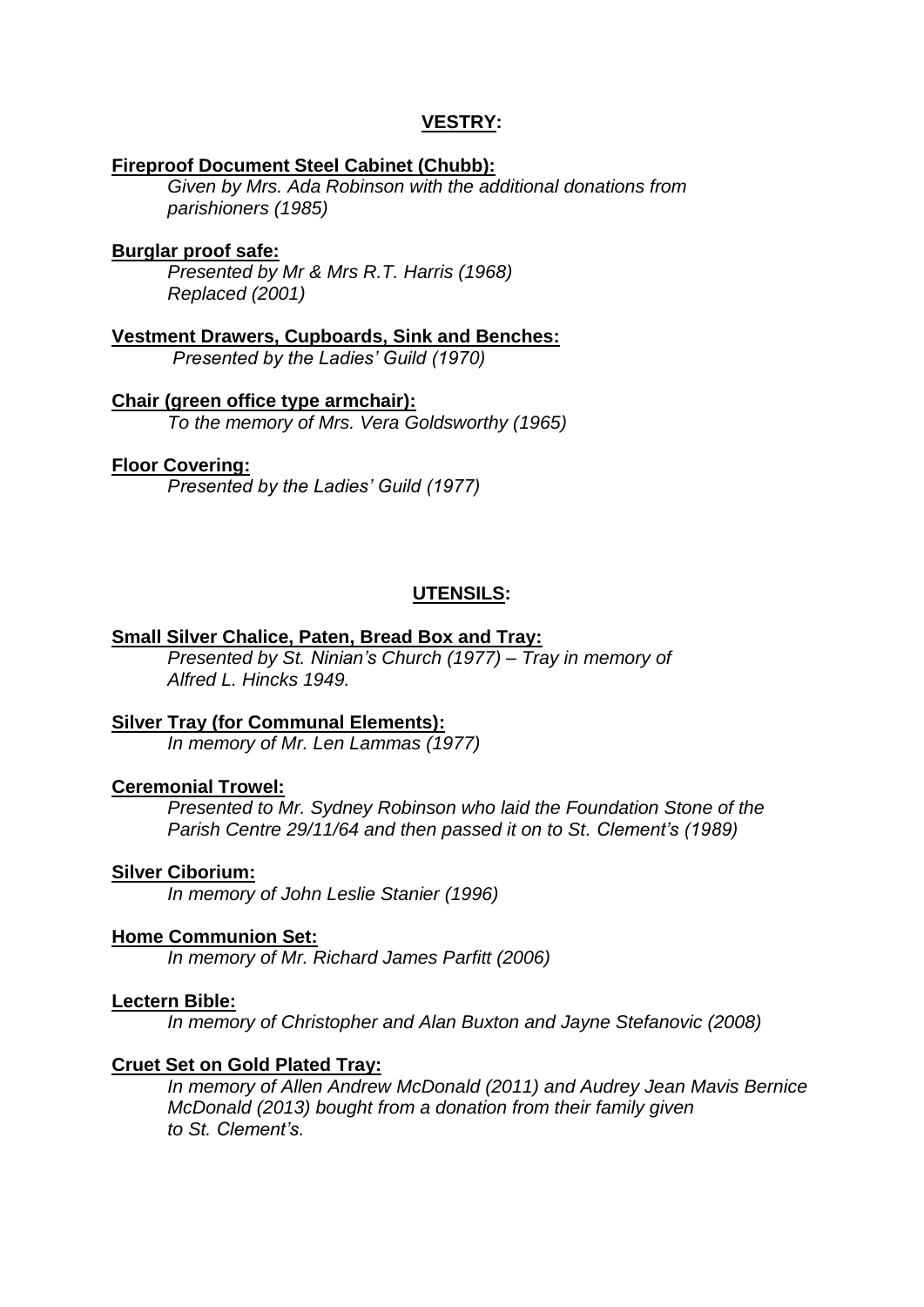# **RAGLESS HALL**

The foundation stone was laid on 29<sup>th</sup> November 1964. The hall was finished in 1966 and named after a prominent pioneer family, the Ragless family, who arrived in South Australia in 1838 from the Sussex Village of Angmering in England. On the 18<sup>th</sup> September 1966 the hall with office and amenities was opened by Mrs. L.D.B. Riley who before her marriage was Miss Ragless had been Organist and Sunday School Teacher at St. Clement's. The Ragless family had donated of 1,500 pounds towards the building of the hall.

Late 1998 saw the addition of the decking and the ramp and inside the addition of a 'disabled' toilet.

 $23<sup>rd</sup>$  April, 2021 saw the start to the complete restoration (which cost about \$10,000) of the stairs, decking and ramp (which included painting) by Mr Ory. The restoration of the stairs, deck and ramp took several months and was completed by the end of June, 2021.



### **THE "DOWN UNDER" (Later called the Op. Shop)**

This room, which is literally down under the hall, was opened for the sale of used clothing and other goods in the early eighties. After a very short time it became a very viable venture. In 1984 a veranda was erected as an extension and was very welcome protection against the weather. Extensions to the now called Op. Shop took place in 1998/99 – all the work being done by parishioners. The shed like building is still standing in the car park but due to the many Op. Shops opening in the district and an aging congregation, in the early 2,000s, it was decided to close the shop.

In 2009 the doors were opened again and a new parish venture started – **The Book Shed** but in recent years this has also been closed.

In 2013 after visiting the Book Shed tentative enquiries were made by men looking for a new home for their **Men's Shed**. As only about a third of the old Op. shop space was being used for books it was agreed that we would rent them the unused space. After much discussion, planning and a lot of alterations to the book area in February, 2014 the "**MAP (Men At Play) Shed at St. Clement's**" opened and is open on Thursdays.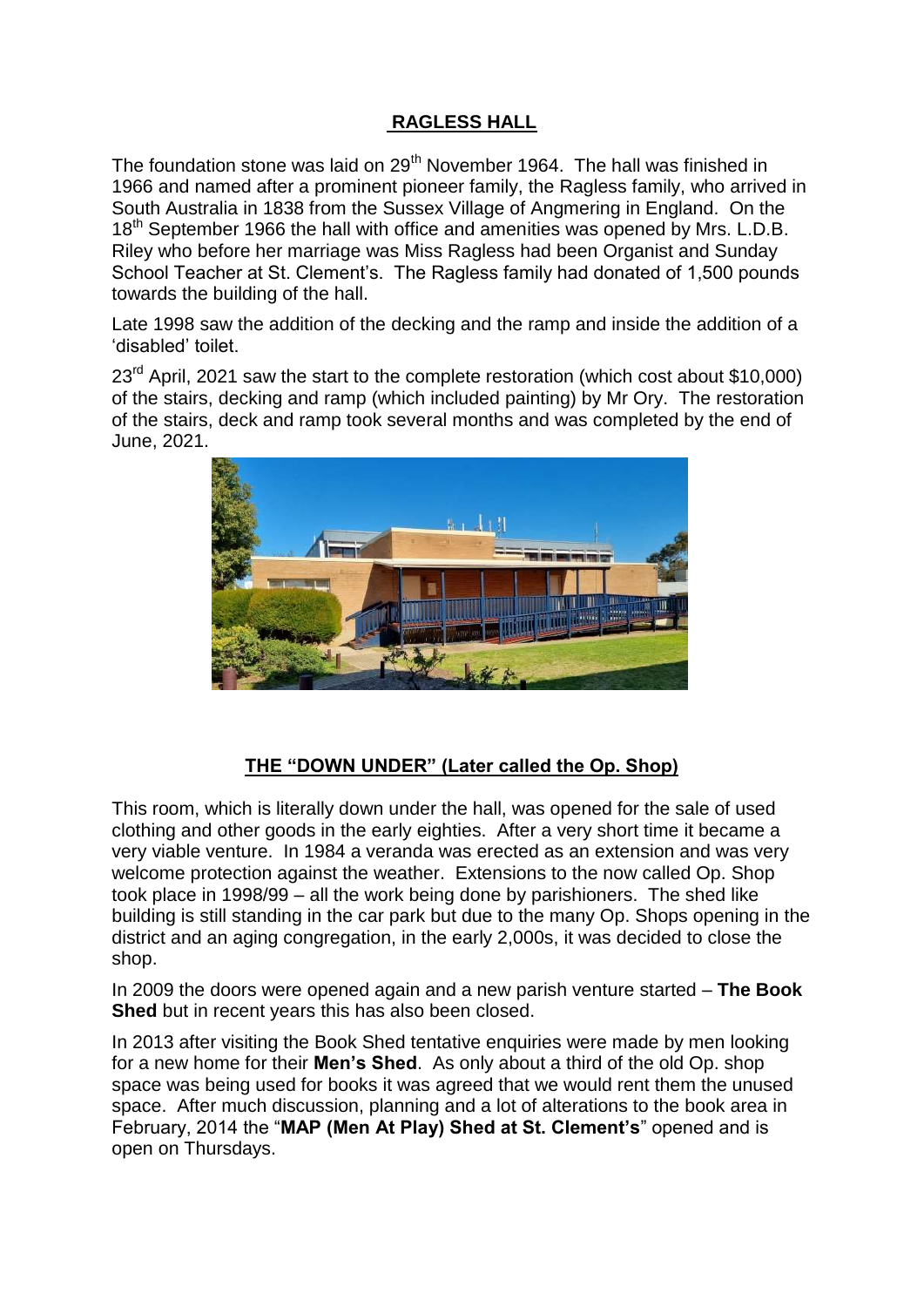# **THE HISTORY OF THE CSI MALAYALAM CONGREGATION**



Between 2011 and 2013 the CSI Malayalam Congregation used St Clement's Church as their home before becoming a member congregation of the Parish of Broadview and Enfield.

The Church of South India (CSI) was formed in 1947 by the organic union of the Anglican, Methodist, Presbyterian, and Congregational traditions in south India, The CSI became a member of the Anglican Communion in 1990. The CSI recognises that the elements of all four parent traditions are important in its life. However, its liturgical heritage comes mostly from the Anglican tradition – and this united church has also inherited episcopacy and church governance from the same source. The CSI is the ecumenical expression of the Anglican Church in south India and therefore also in Australia.

The inspiration for this immigrant community to worship together in Adelaide came from the CSI Church in Melbourne, Victoria. On April 24, 2012, six CSI families gathered at Ajith Simpson's residence for a prayer meeting. They were Ajith Simpson, Seena Ajith, Shobitha Raj, Sophia Beena Lazer, Bensilal Devadanam, Hepsi Stephenson, Joshitha Mathew, Bincy Baburaj, Justin Mathew, Subhash Abel, Suraj Samual Madathil, and Sania Suraj. These members decided to start a CSI Congregation in Adelaide.

After consultating the CSI Church, Melbourne, it was decided that the Church would have its first service on Saturday, May 12, 2012. Eight families from the CSI Church, Melbourne came to Adelaide with the necessary arrangements in place for the Holy Communion. After that service, a committee was formed under the leadership of Ajith Simpson as its President and it was decided to have Holy Communion on the first Saturday of every month. The other services were led by laypersons on every Second and Fourth Sundays. Sunday School and Women's Fellowship also started then.

Wanting to have its own space, the Congregation sought to be under the auspices of the Anglican Diocese of Adelaide. With this as its goal, the Committee approached Archbishop Jeffrey Driver and Bishop Tim Harris who kindly permitted the Congregation the use of St. Clement's Anglican Church. As requested, the CSI Church, Melbourne agreed to send Rev. Joby John on the first Saturday of every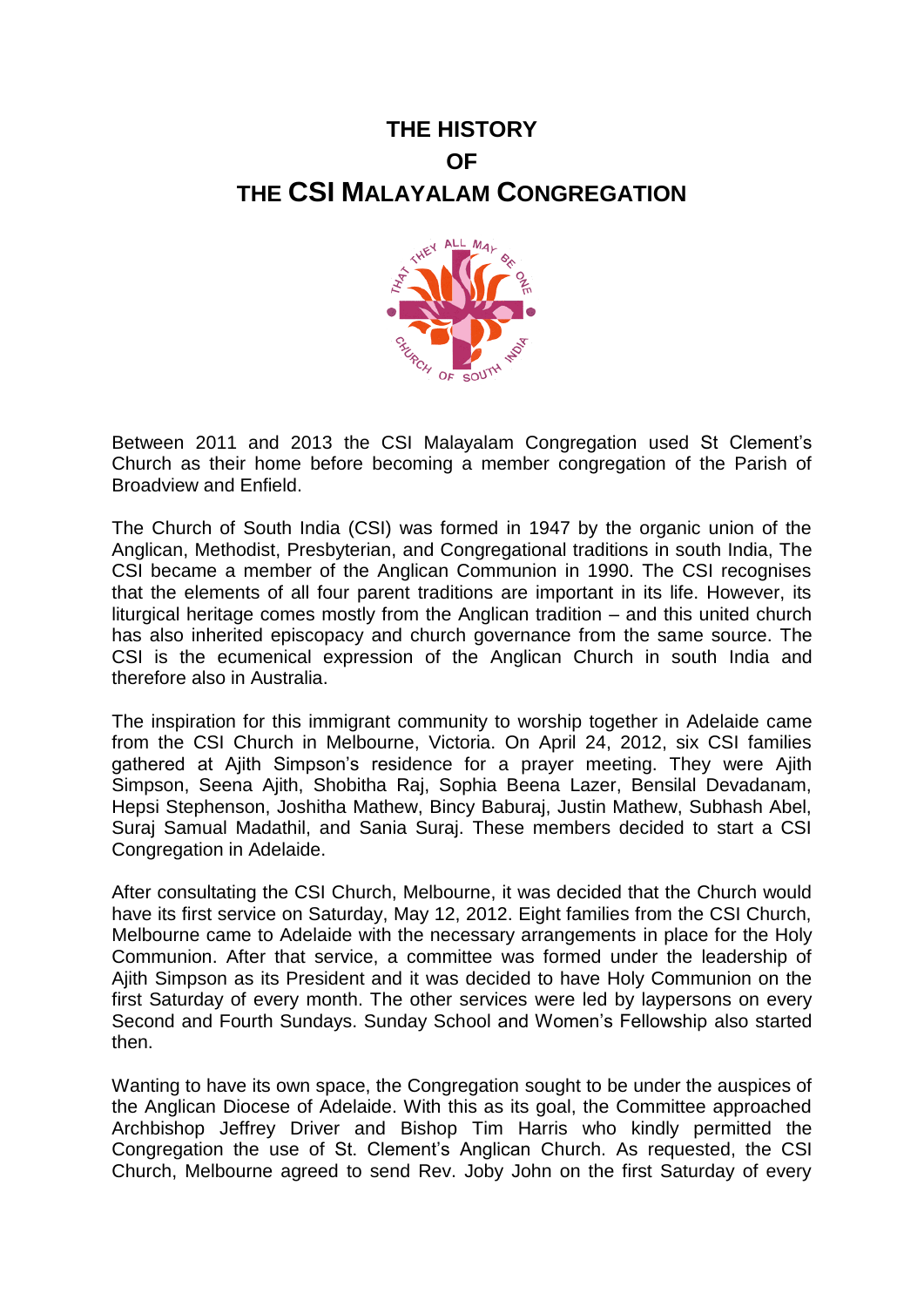month. Later, services were held by Rev. Thomas Korah, also from Melbourne. For some time, services were held in St. George Anglican Church, Alberton by Rev. T Sadanandan and Rev. Samson Aashirvadam. From August 2015, Rev. Vinod Victor visited once a month for the service. The first baptism of this Congregation was that of David Bensilal (son of Bensilal Devadanam), which was held on July 19, 2015.

On June 4, 2016, the congregation moved permanently to St. Philip's Church, Broadview. This facility was provided by Bishop Tim Harris. Rev Santhosh S Kumar was commissioned as the Parish Priest of the Parish of Broadview and Enfield on October 25, 2017, appointed by the Anglican Diocese of Adelaide. On May 20, 2018, Bishop Tim Harris declared the CSI Malayalam Congregation, Adelaide a member congregation of the Parish of Broadview and Enfield and so the members of the CSI Church, Adelaide, were integrated into the life of the Anglican Diocese of Adelaide as a member congregation of the Parish of Broadview and Enfield bearing the name, 'CSI Malayalam Congregation, Adelaide'.

Services are held on Sundays at 4 pm in Malayalam at St Philip's following the CSI Liturgy. The three congregations join in worship together on special occasions such as the Patronal Festivals of St Philip's and St Clement's, and when there is a fifth Sunday in the month.



Stain Glass Windows in the Sanctuary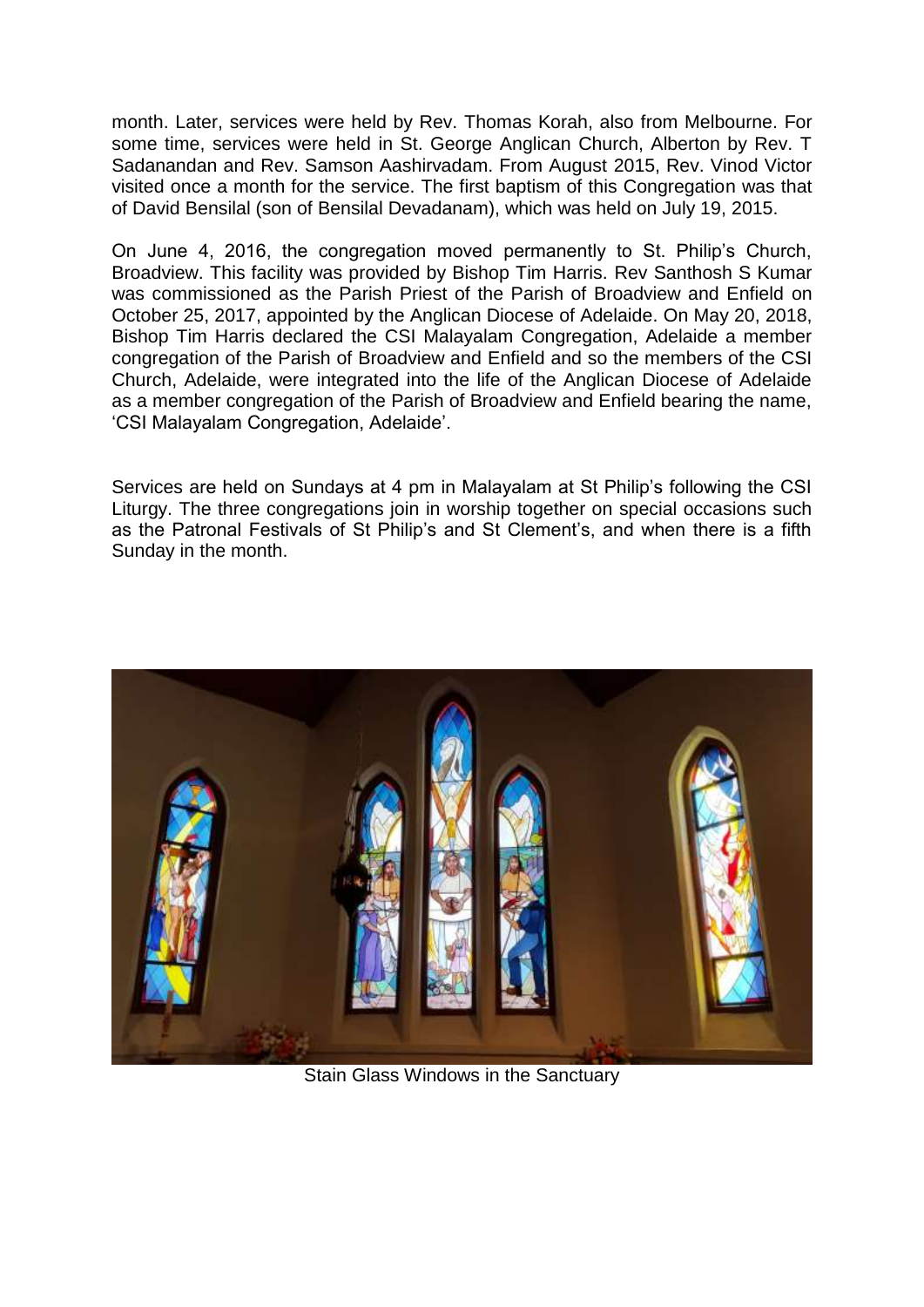# **Priest in Charge List**

| Year      | <b>Priest</b>                                     |
|-----------|---------------------------------------------------|
| 1853-1868 | A/d Rev Cannon WJ Woodcock                        |
| 1868-1873 | A/d C Marryat MA                                  |
| 1873-1884 | <b>Rev JS Haynes</b>                              |
| 1884-1887 | <b>Rev FT Whitington</b><br>$O/c$ B.H.M.S.        |
| 1887-1889 | <b>Rev RT Mathews BA</b>                          |
| 1889-1890 | <b>Rev Cannon FT Whitington</b><br>$O/c$ B.H.M.S. |
| 1890-1891 | Rev MW Wood MA                                    |
| 1891-1893 | Rev BC Stephenson MA<br>$O/c$ B.H.M.S.            |
| 1893-1894 | <b>Rev T Ward</b>                                 |
| 1894-1896 | <b>Rev WGM Murphy</b>                             |
| 1897      | A/d C Morse MA<br>O/c B.H.M.S.                    |
| 1898      | A/d C Morse MA<br>$O/c$ B.H.M.S.                  |
| 1898-1900 | Rev LP Crawfurd MA                                |
| 1900-1901 | Rev MLC Headlam MA                                |
| 1901-1902 | <b>Rev LP Crawfurd MA</b><br>$O/c$ B.H.M.S.       |
| 1902-1903 | A/d S French MA<br>$O/c$ B.H.M.S.                 |
| 1903-1905 | Rev GH Jose BA                                    |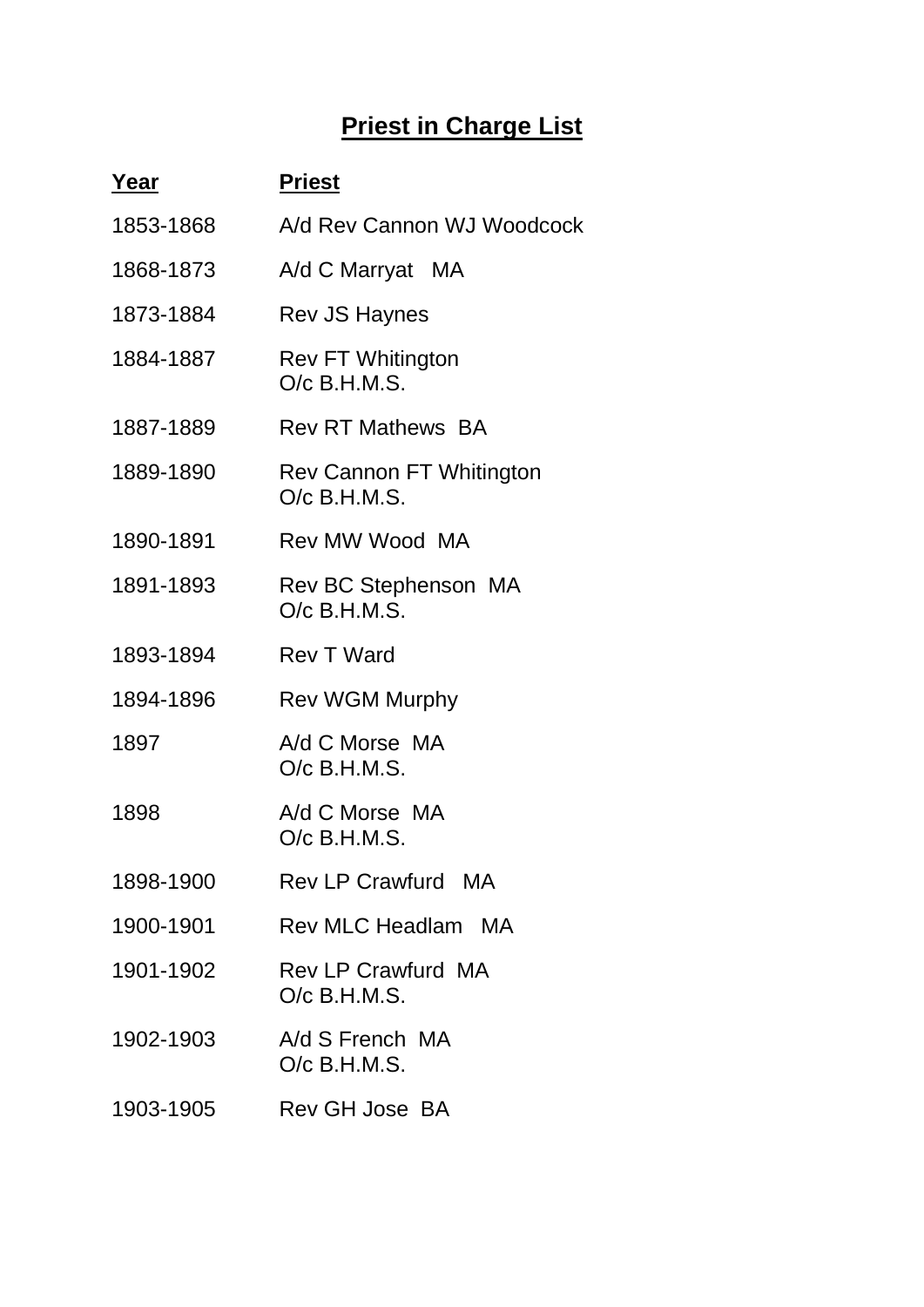| Yea <u>r_</u> | <b>Priest</b>                                           |
|---------------|---------------------------------------------------------|
| 1905-1906     | <b>Rev W Cooke</b>                                      |
| 1906-1908     | <b>Rev WS Thomas</b>                                    |
| 1908-1909     | <b>Rev Cannon FS Poole MA</b>                           |
| 1909-1913     | A/d WJ Bussell<br>$O/c$ B.H.M.S.                        |
| 1913-1914     | Rt Rev Bishop C DD Wilson<br><b>Rev HN Drummond ThL</b> |
| 1914-1915     | <b>Rev J Colville BA</b>                                |
| 1912-1913     | A/d WJ Bussell<br>$O/c$ B.H.M.S.                        |
| 1917-1918     | A/d WJ Bussell<br>$O/c$ B.H.M.S.                        |
| 1919-1922     | Rev Arthur H. Nutting<br>$O/c$ B.H.M.S                  |
| 1923-1925     | <b>Rev A Stokes BA</b>                                  |
| 1926          | Rev FT Morgan-Plater MA<br>$O/c$ B.H.M.S.               |
| 1927-1928     | <b>Rev Cannon WGM Murphy</b><br>O/c B.H.M.S.            |
| 1928-1929     | <b>Rev HN Drummond ThL</b>                              |
| 1930-1933     | Rev J Colville MA                                       |
| 1934-1937     | <b>Rev HB Walker</b>                                    |
| 1937-1939     | <b>Rev FG Price</b>                                     |
| 1940-1942     | <b>Rev CW Woolley</b>                                   |
| 1943-1944     | <b>Rev AR Bowers ThL</b>                                |
| 1944-1946     | <b>Rev FL Walker</b>                                    |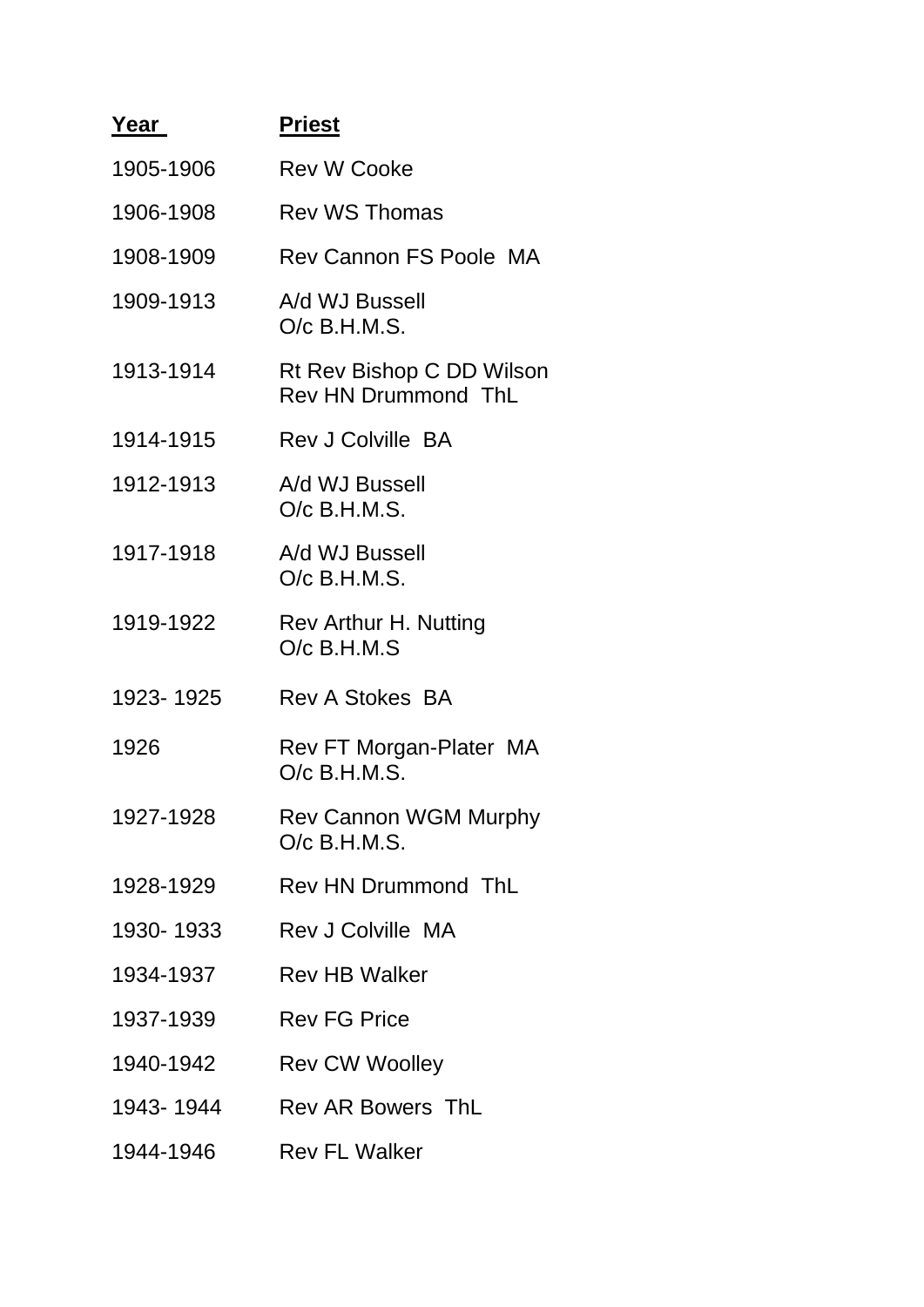| <u>Year</u>   | <b>Priest</b>                                                           |
|---------------|-------------------------------------------------------------------------|
| 1946-1956     | Rev JGM Gent BA ThL Schol                                               |
| 1956-1957     | <b>Rev N Crawford</b>                                                   |
| 1957-1959     | A/d FA Cadd<br>$O/c$ B.H.M.S.                                           |
| 1959-1967     | Rev TR Fleming ThL                                                      |
| 1968-1978     | Rev FJ Mayger                                                           |
| 1979 - 1994   | <b>Rev JB Gilbert ThL</b>                                               |
| 1994-1999     | Rev lan Young                                                           |
| 2000-2004     | Fr Graham Roper                                                         |
| 2005-2011     | <b>Rev Caroline Pearce</b>                                              |
| 2009-2011     | Rev Ian Chaplin (Assisting)                                             |
| 2011-2012     | Rev Stuart Langshaw (Locum - August to<br>December)                     |
| 2012-2016     | <b>Rev Sophie Relf-Christopher</b>                                      |
| 2016-2016     | Rev Susan Straub (Locum – August to December)                           |
| 2017-2017     | Rev Caroline Pearce (Locum - January to<br>October)                     |
| 2017-2019     | Rev Dr Santhosh S Kumar (Sick Leave - 31/3/2019)                        |
| 2019-2019     | The Rev Yvonne Riley (Locum - March to<br>August)                       |
| 2019- Present | Rev Dr Santhosh S Kumar (Resumed from sick leave<br>$25th$ August 2019) |